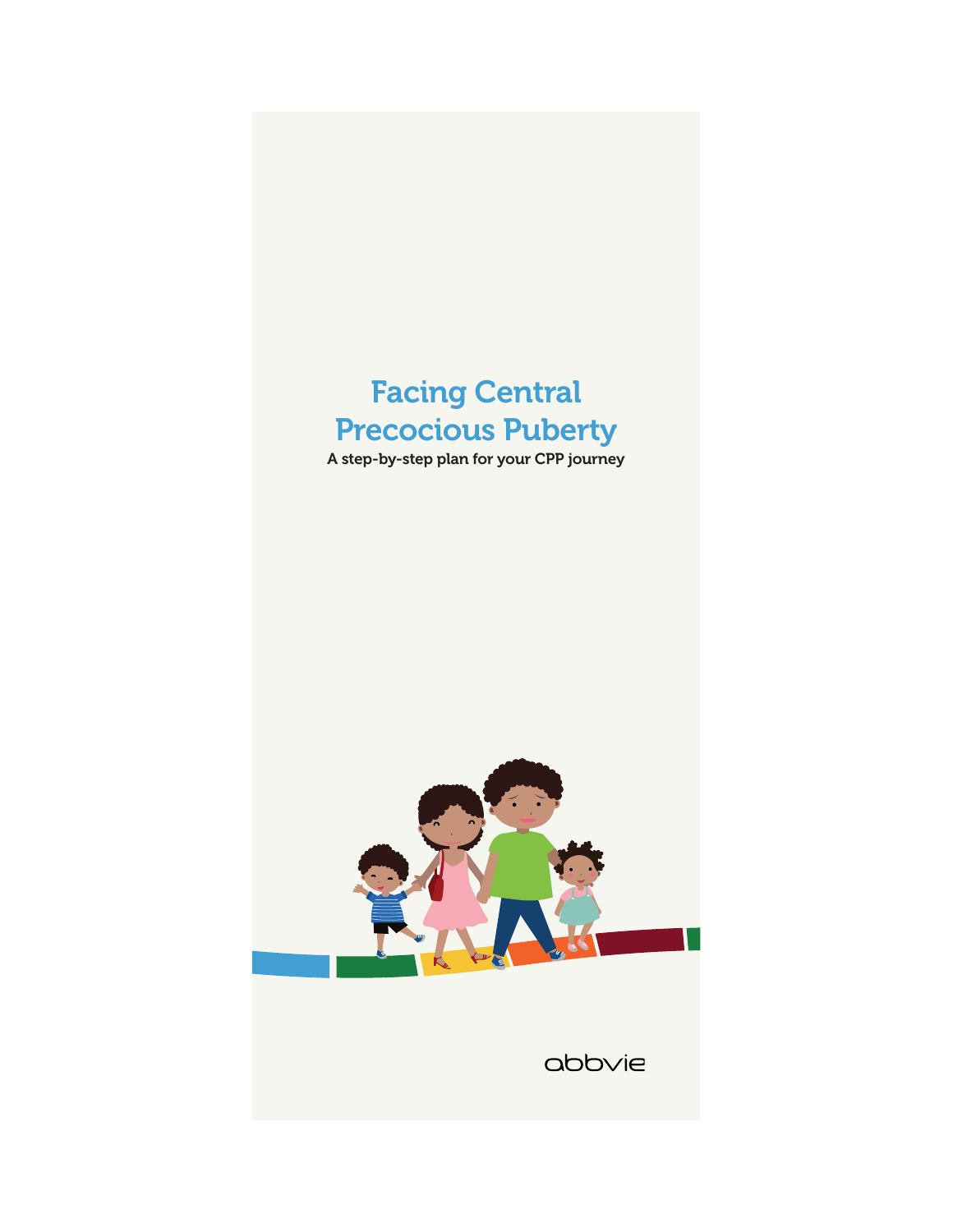## What you need to know...



## About Central Precocious Puberty (CPP)<sup>1-2</sup>

CPP is when puberty starts too soon in children. The good news is CPP can be treated.

### Your CPP journey<sup>3</sup>

Treatment can help slow or even stop puberty until a more appropriate age.

#### Resources for you

Our savings, support and free app can help you every step of the way.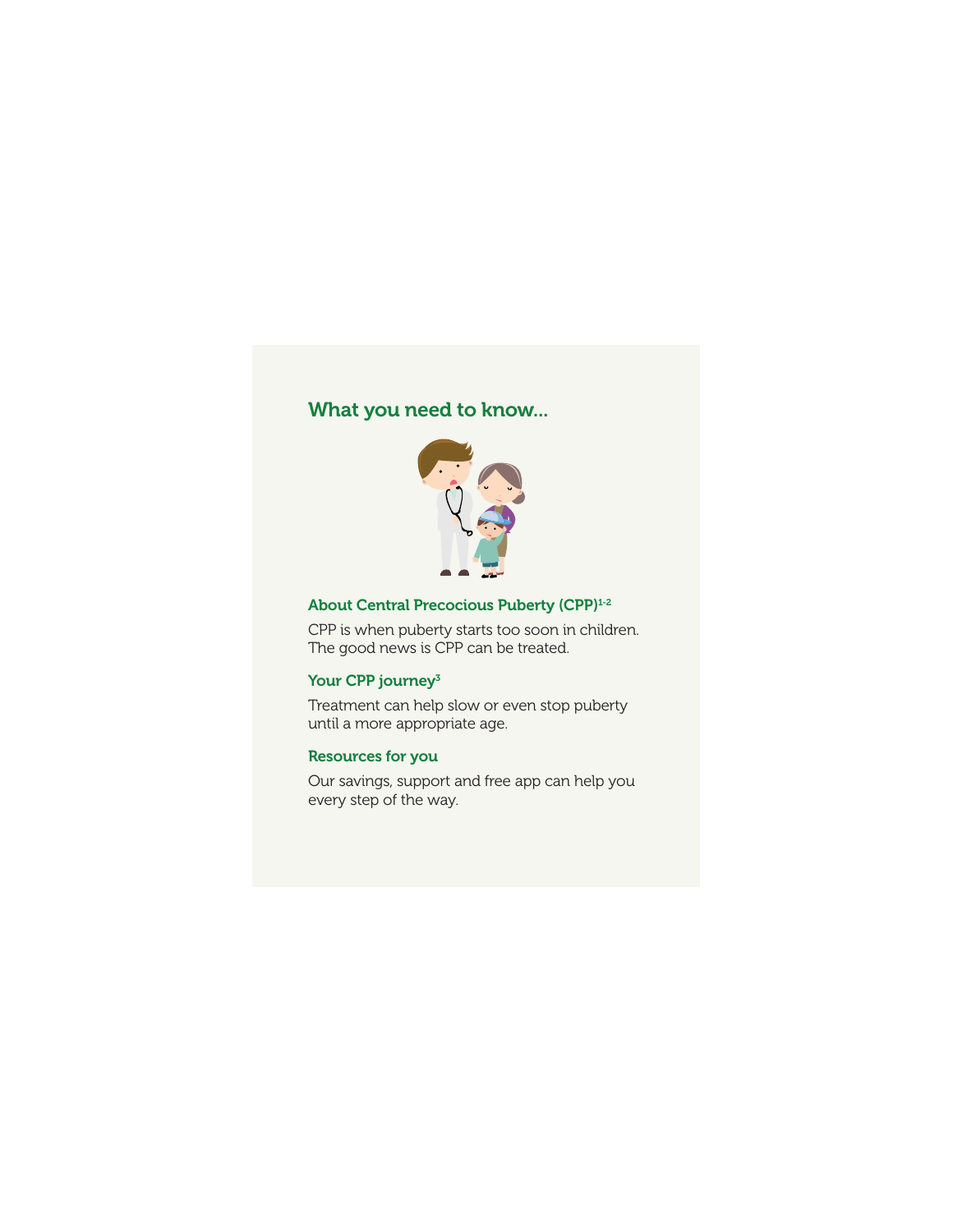#### Central Precocious Puberty (CPP) is a form of early puberty<sup>1,3-5</sup>

Puberty normally begins in girls between the ages of 8 and 13 and in boys between the ages of 9 and 14.

During puberty, the pituitary gland produces a hormone called gonadotropin-releasing hormone (GnRH).

In turn, GnRH causes increases in other hormones like luteinizing hormone (LH) and follicle-stimulating hormone (FSH).

It is these hormones that cause the ovaries to produce estrogen in girls and the testicles to produce testosterone in boys—

CPP is a condition in which puberty starts too soon in children.

which lead to the changes seen during puberty. When a child shows signs of puberty too soon, it may be considered CPP.

#### The cause of CPP is unknown

In most cases, there is no specific reason for your child's early development. It's not passed from parents to children, nor did you do anything to make it occur. Puberty just happens to be starting early for your child.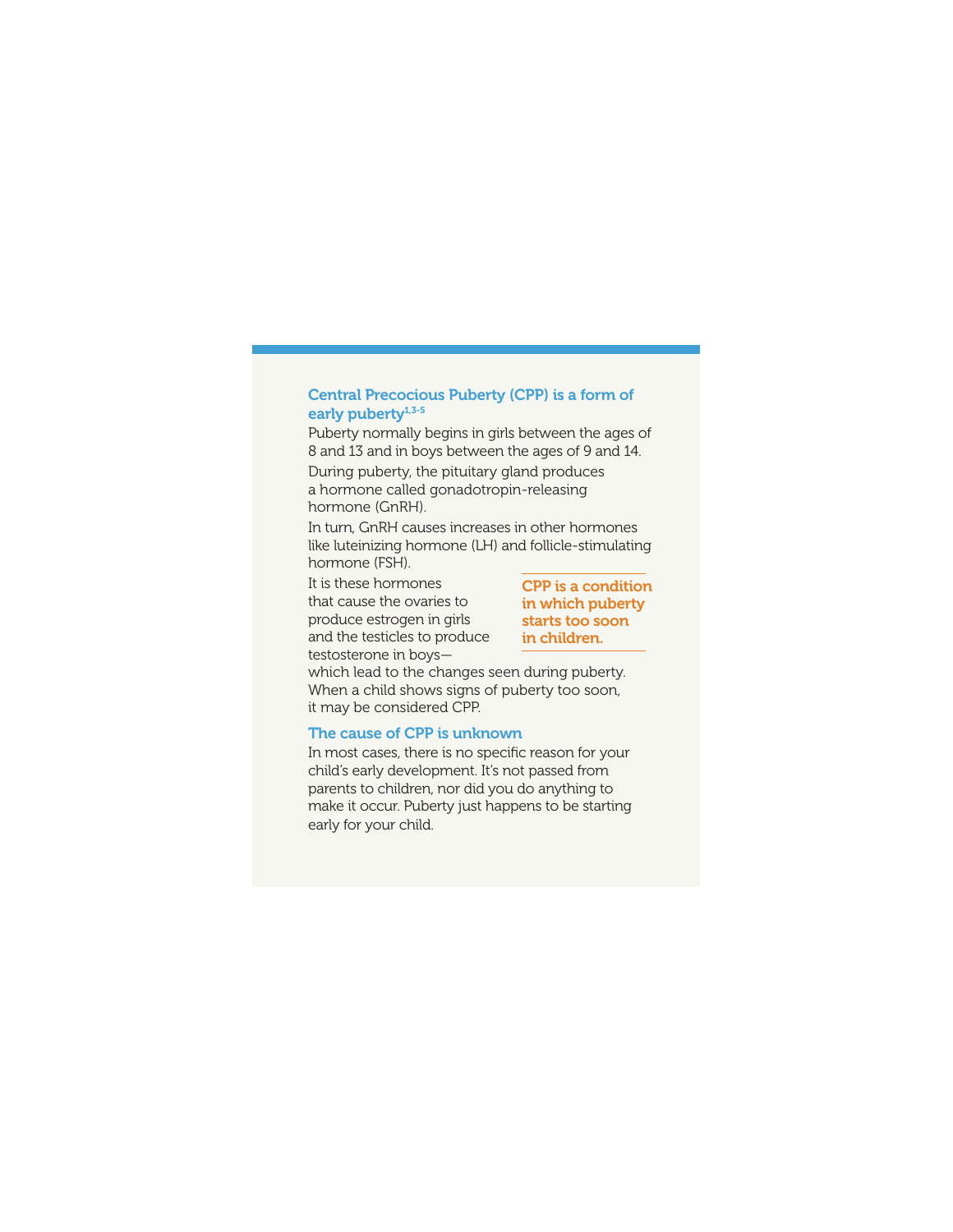## Understanding early puberty



#### Potential complications of CPP6

If CPP is left untreated, your child can continue to develop signs of puberty, and have lasting complications beyond childhood.

#### Shorter adult height

At first, early puberty may cause a child to grow much taller than other kids their age. But as bones mature, the growth plates start to close and the bones can't get any longer. This can lead to a short adult height if their CPP is not treated.

#### Keep in mind

Since children with CPP are often too young to understand what's happening with their bodies, it can affect how they feel and cope.

#### Your doctor's treatment choice<sup>2</sup>

The most common treatment for CPP is called a GnRH agonist, which is proven to help stabilize the symptoms of CPP. It works by blocking the release of sex hormones in the body. In other words, it tells the pituitary gland to ignore GnRH signals. This causes the ovaries or testes to stop making sex hormones and helps delay the physical changes of puberty.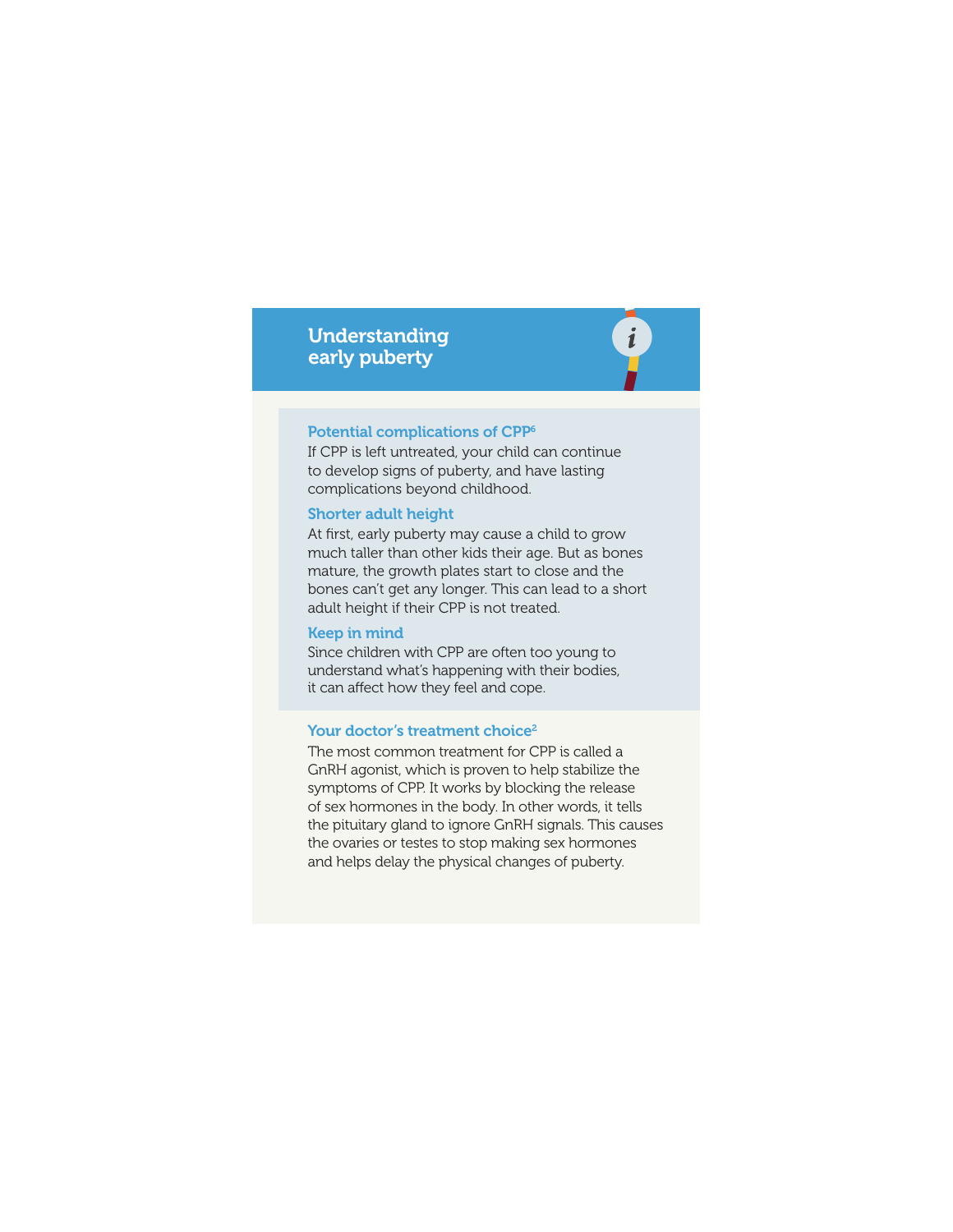## Treating with LUPRON DEPOT-PED® (leuprolide acetate for depot suspension)7

Since 1993 doctors have prescribed LUPRON DEPOT-PED more than any other CPP treatment.\*

As a GnRH agonist, LUPRON DEPOT-PED works by interrupting the release of puberty-causing hormones until it is a more appropriate time for puberty to occur.



prescribed treatment for CPP

With LUPRON DEPOT-PED, your doctor can create a treatment plan specific to your child's needs so he or she gets the right amount of medicine for the right number of months.



Please see Use and Important Safety Information on page 15. Please see accompanying full Prescribing Information.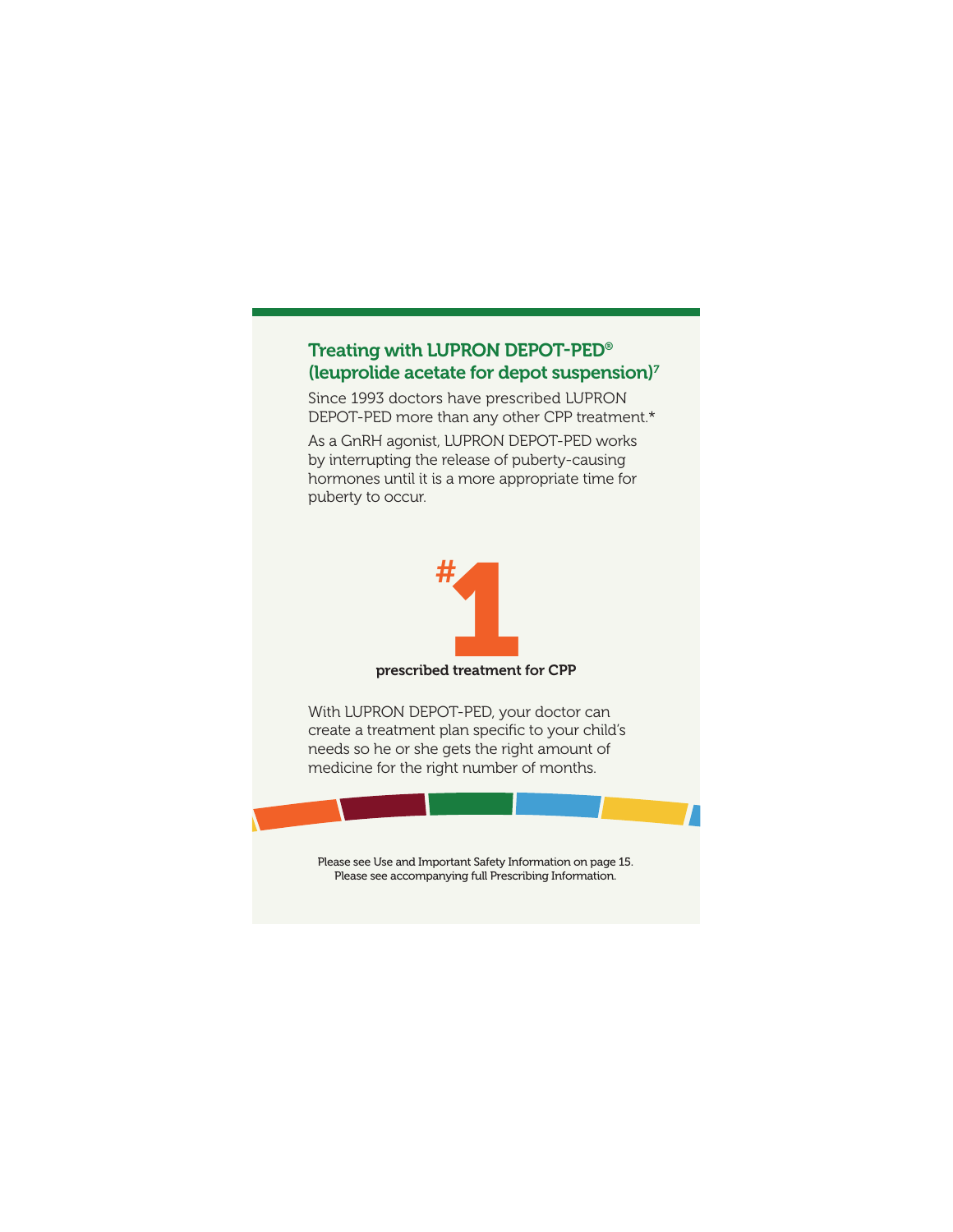## #1 prescribed treatment for CPP



**1** #

• Your child should not receive LUPRON DEPOT-PED if she/he is allergic to any of the ingredients or she is or may become pregnant. • Increased signs and symptoms of puberty during the first few weeks of treatment may occur. Contact your child's healthcare provider if signs of puberty continue after the second month of treatment or if new or unusual signs or symptoms occur. • Mental (psychiatric) problems have been reported in patients taking GnRH agonists, like LUPRON DEPOT-PED. Events include emotional symptoms such as crying, irritability, restlessness (impatience), anger, and acting aggressive. • Inform your child's doctor right away if your child has any new or worsening mood symptoms while taking LUPRON DEPOT-PED. • Seizures have been observed in patients taking GnRH agonists, like LUPRON DEPOT-PED, with or without a history of seizures, epilepsy, brain or brain vessel problems or tumors, and in patients taking medications that have been connected to seizures. • Call your child's doctor right away if your child has a seizure while taking LUPRON DEPOT-PED. • Your child's pubertal development could begin again if the injection schedule is not followed.

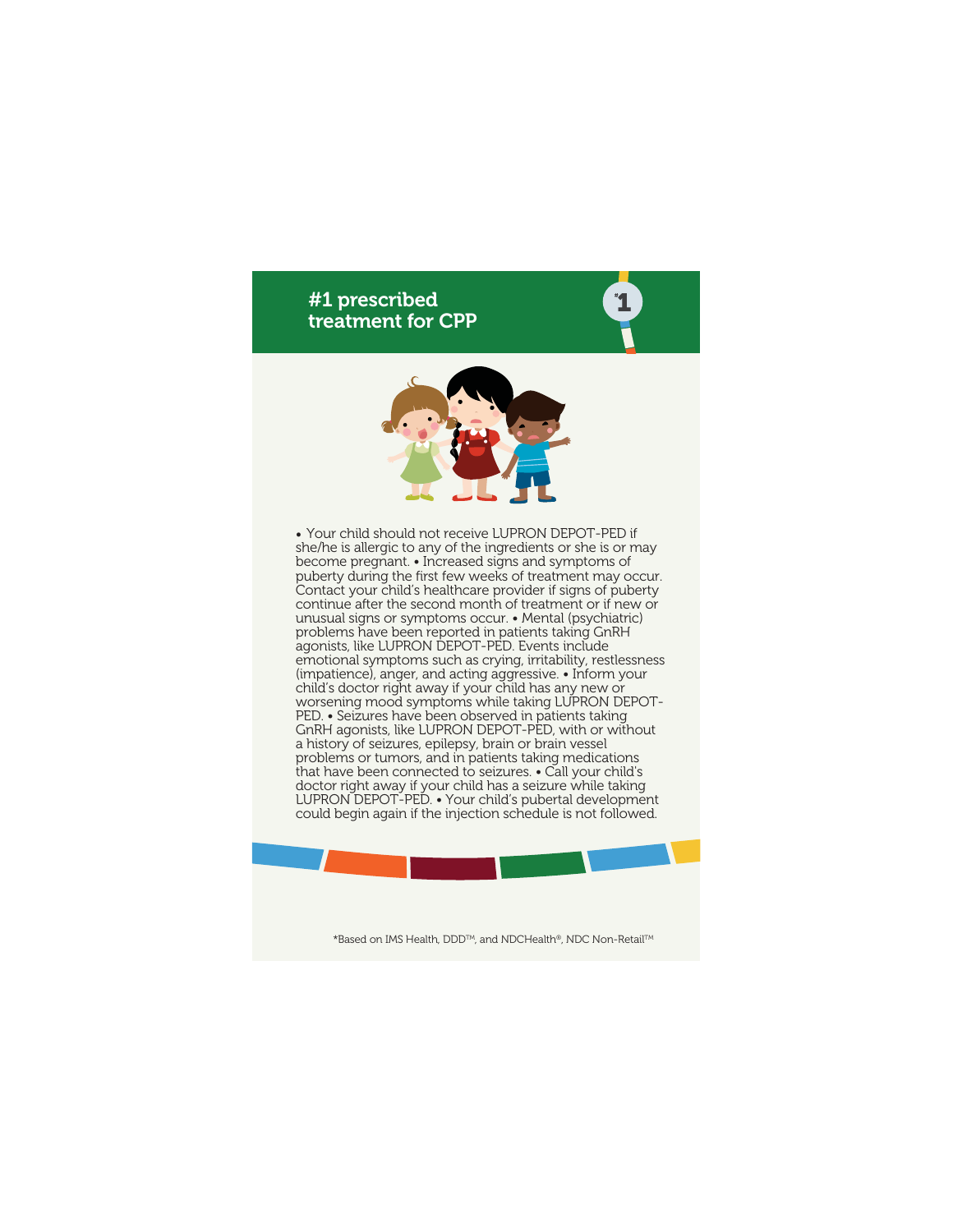#### At the doctor's office…7

LUPRON DEPOT-PED (leuprolide acetate for depot suspension) is given as an injection in your doctor's office. Your pediatric endocrinologist will want to monitor your child at least 4 times per year.

#### At home...

Since you know your child better than anyone, your doctor may ask about any observations you make between appointments, such as how your child is reacting to therapy.



#### From your child...<sup>6</sup>

It can be confusing and embarrassing to develop much earlier than friends who are the same age. Let your child know that all kids change due to puberty, but his or her changes are just occurring earlier than usual. And even though these changes are normal, he or she will be taking medicine on a regular basis to slow them down. Encourage your child to continue doing activities that he or she enjoys.

Please see Use and Important Safety Information on front cover. Please see accompanying full Prescribing Information.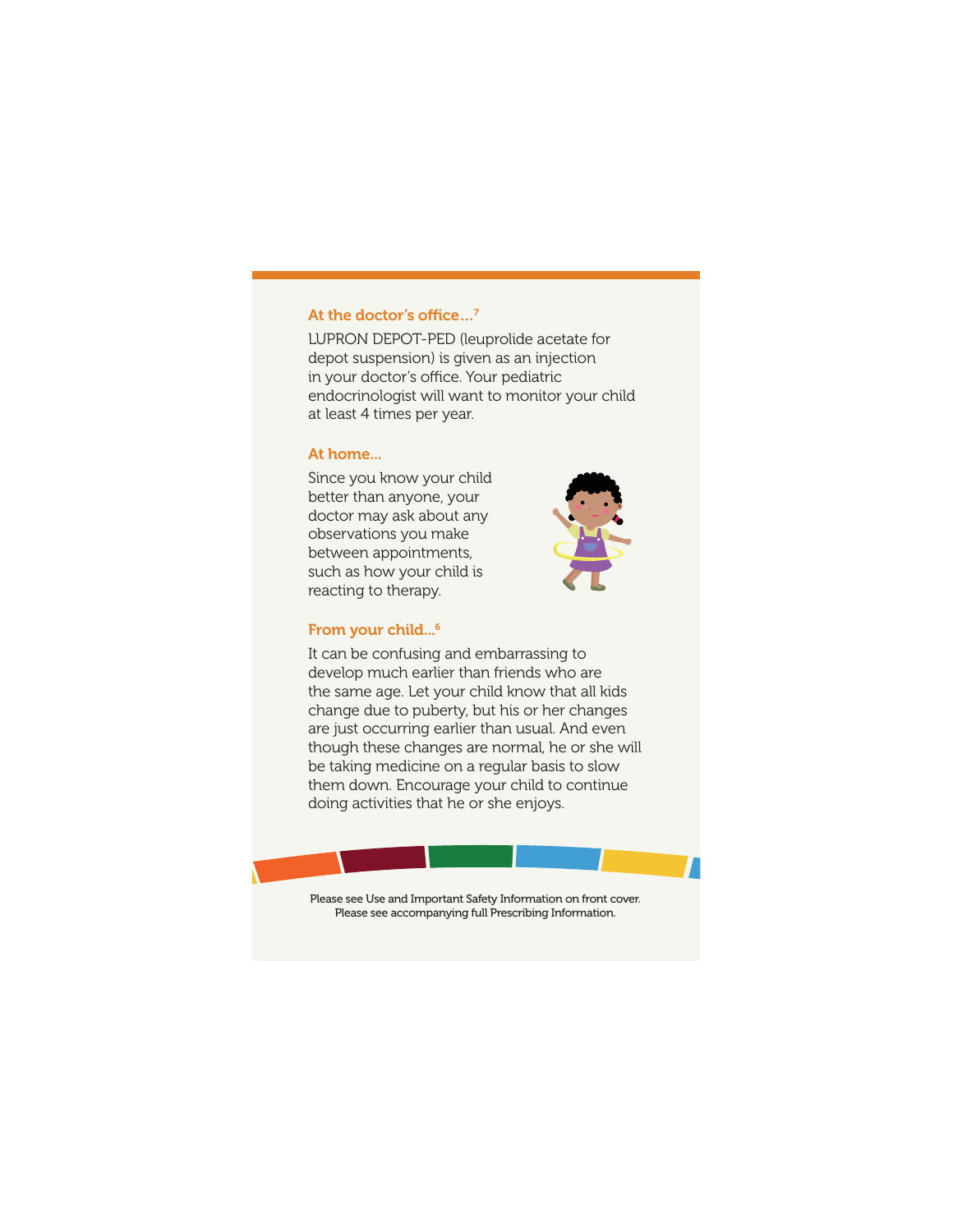## ٣ What to expect From treatment...<sup>7</sup> 3-month dosing—4 injections per year Third injection First injection Fourth injection Second injection 1 2 3 4 5 6 7 8 9 10 11 12 months With 3-month dosing, your child will get 4 injections per year. Your regularly scheduled doctor visits will coincide with your child's injections, so they fit your schedule. Having 4 visits a year also gives your doctor every chance to monitor your child's

CPP treatment along the way and make any adjustments that may be needed.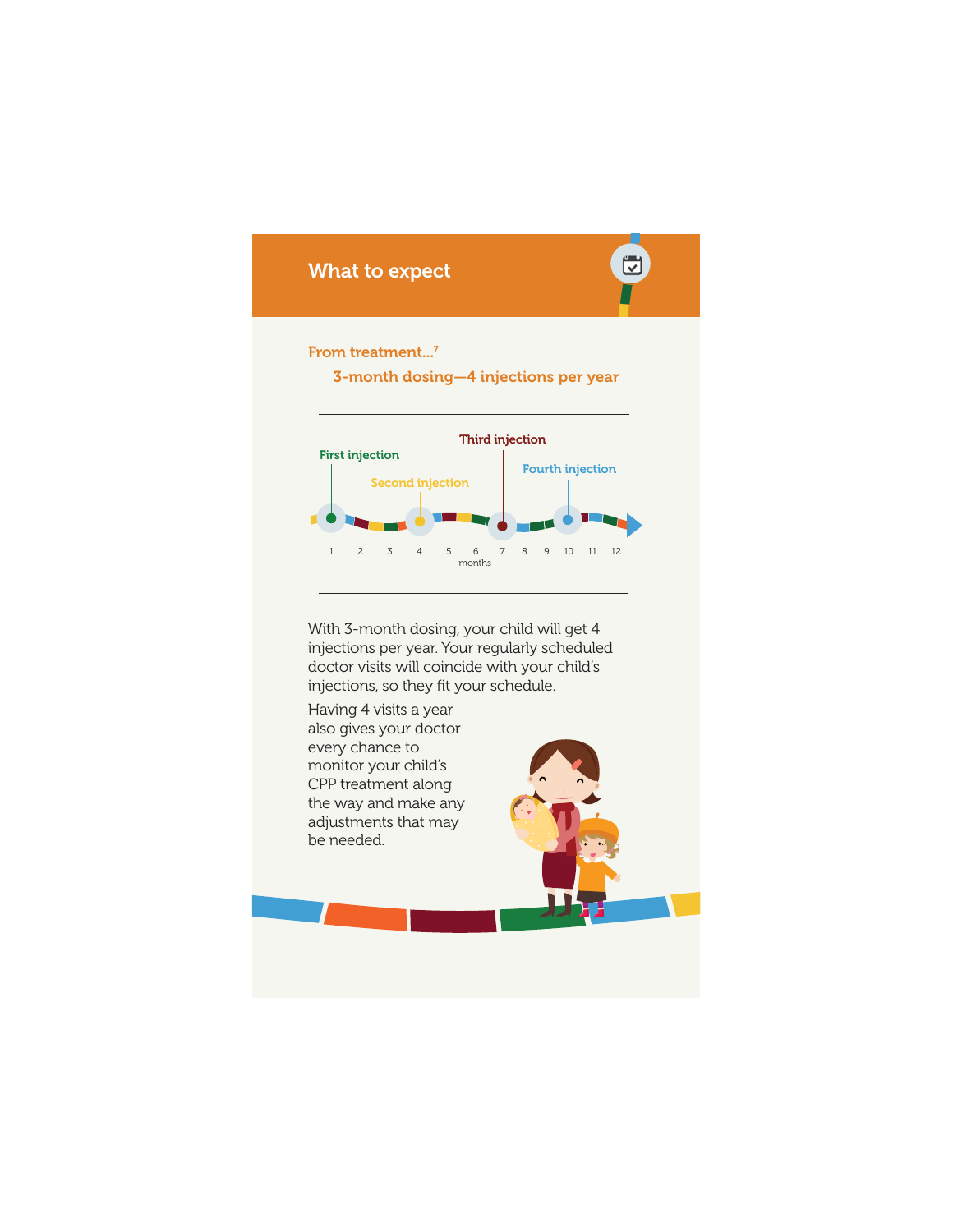#### LUPRON DEPOT-PED (leuprolide acetate for depot suspension) is the only GnRH that has a long-term study<sup>7</sup>

An 18-year study of the LUPRON DEPOT-PED 1-month formulation was conducted to examine the long-term impact on growth patterns and reproductive function of children treated for CPP.

During the first 5 years of treatment, the clinical signs of puberty were stopped in most children. Average growth rates decreased as well.



In about 88% of children, hormones returned to pubertal levels by 6 months after stopping treatment.

Patients who were treated with LUPRON DEPOT-PED and then followed until they reached adulthood, on average, were taller than the height that was predicted for them after they were initially diagnosed with CPP.



Please see Use and Important Safety Information on front cover. Please see accompanying full Prescribing Information.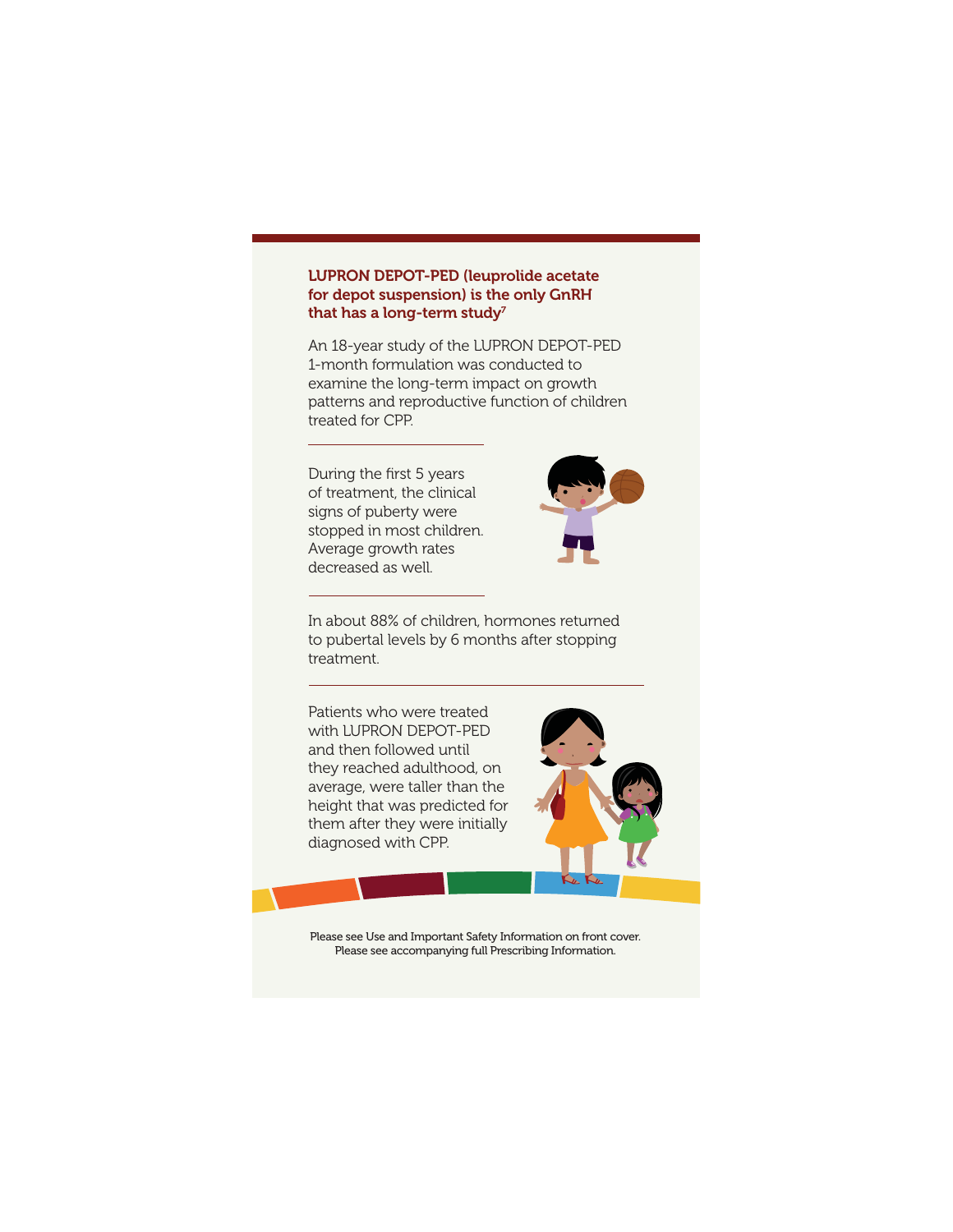## In the future...

The average age after stopping treatment when girls started getting menstrual periods (or restarted, if they had already had them) was 12.9 years.



Ě

Some patients who were treated with LUPRON DEPOT-PED, and then followed until they reached adulthood, reported pregnancies. Twelve pregnancies were reported in a post-treatment survey, including multiple pregnancies in 4 women.

#### Things To Keep In Mind

Your child should not receive LUPRON DEPOT-PED if she/he is allergic to any of the ingredients or she is or may become pregnant.

Your child's pubertal development could begin again if the injection schedule is not followed.

Every child is unique – how your child's symptoms progress and how he or she responds to treatment may be different than in other children.

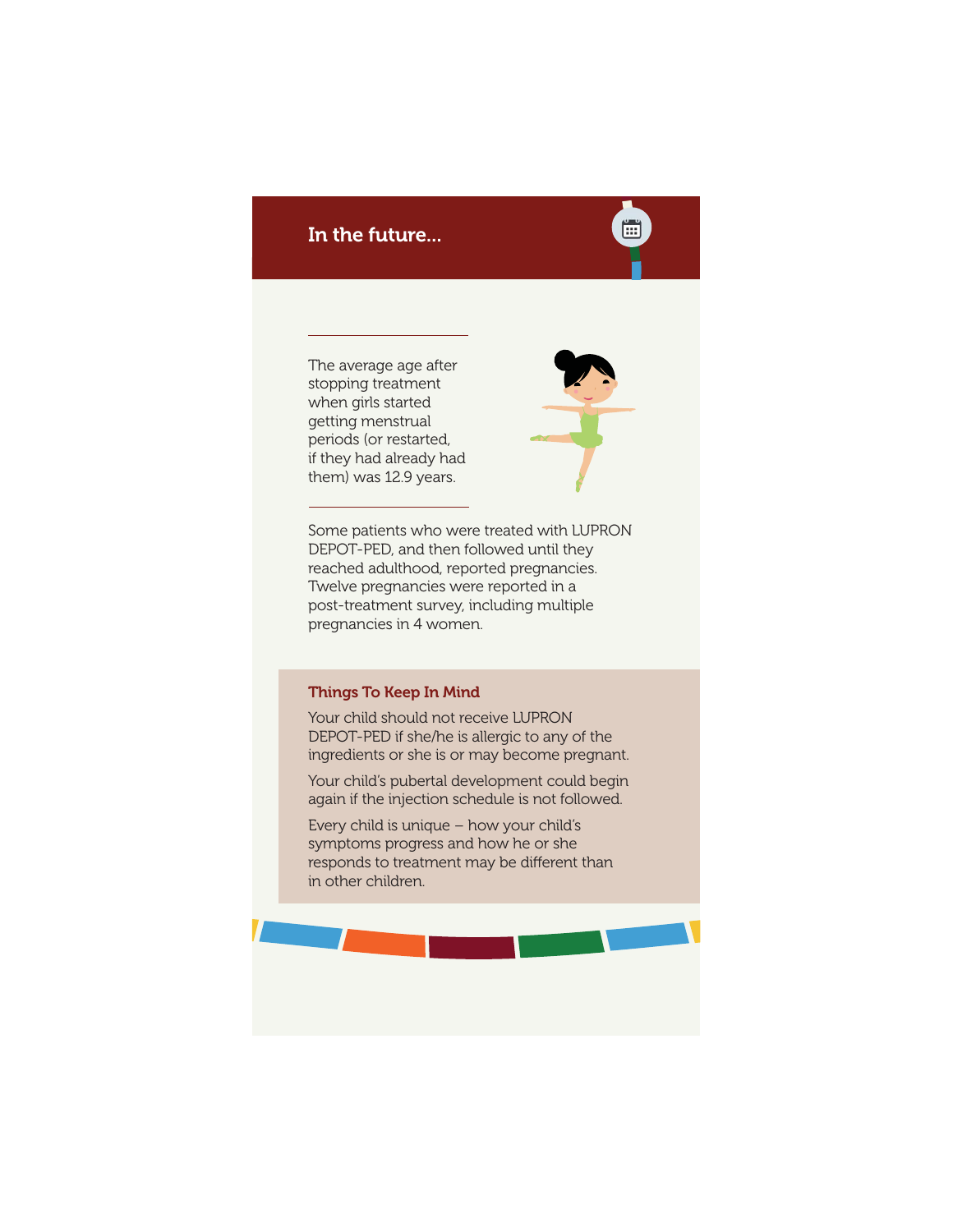Regular visits allow the doctor to monitor your child's progress and adjust the dosage if needed, so it's important to keep all your appointments.



#### **Plan. Monitor. Track.**

Only LUPRON DEPOT-PED offers the support of an app, CPP Tracker, so you can keep track of your child's doctor appointments and progress right on your smartphone.

CPP Tracker can help you simplify monitoring treatment with LUPRON DEPOT-PED. This free and simple iPhone® app allows you to stay on top of your child's CPP journey anywhere you go.



Please see accompanying full Prescribing Information.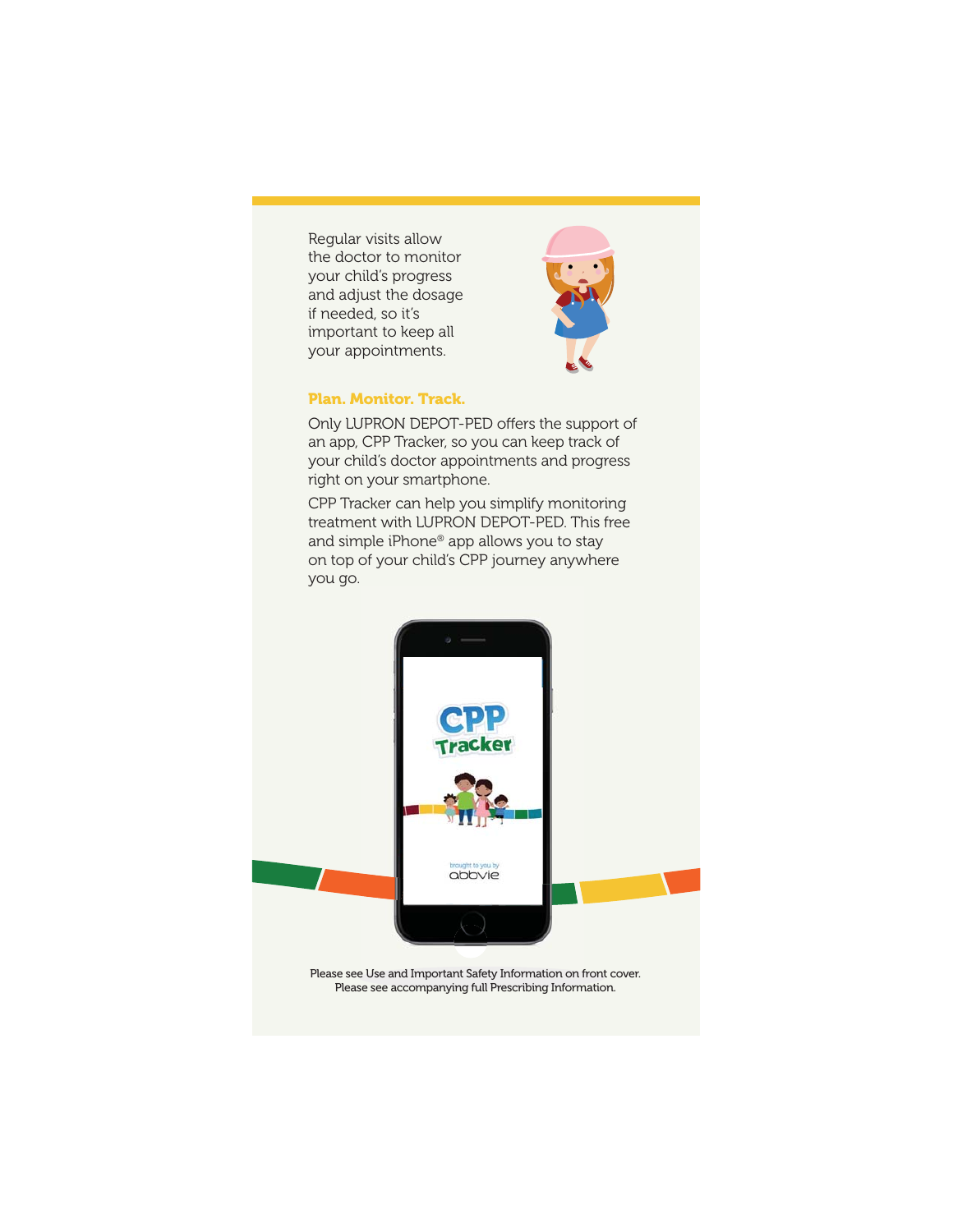## Monitor and track

#### CPP Tracker features:

• Appointment reminders linked to your smartphone calendar

冋

- Timely questions for your doctor
- Space to make observations and record measurements
- What to expect from therapy
- Nurse Hotline connection
- Links to informational websites



Talk to your doctor today about treating your child's CPP with LUPRON DEPOT-PED (leuprolide acetate for depot suspension).

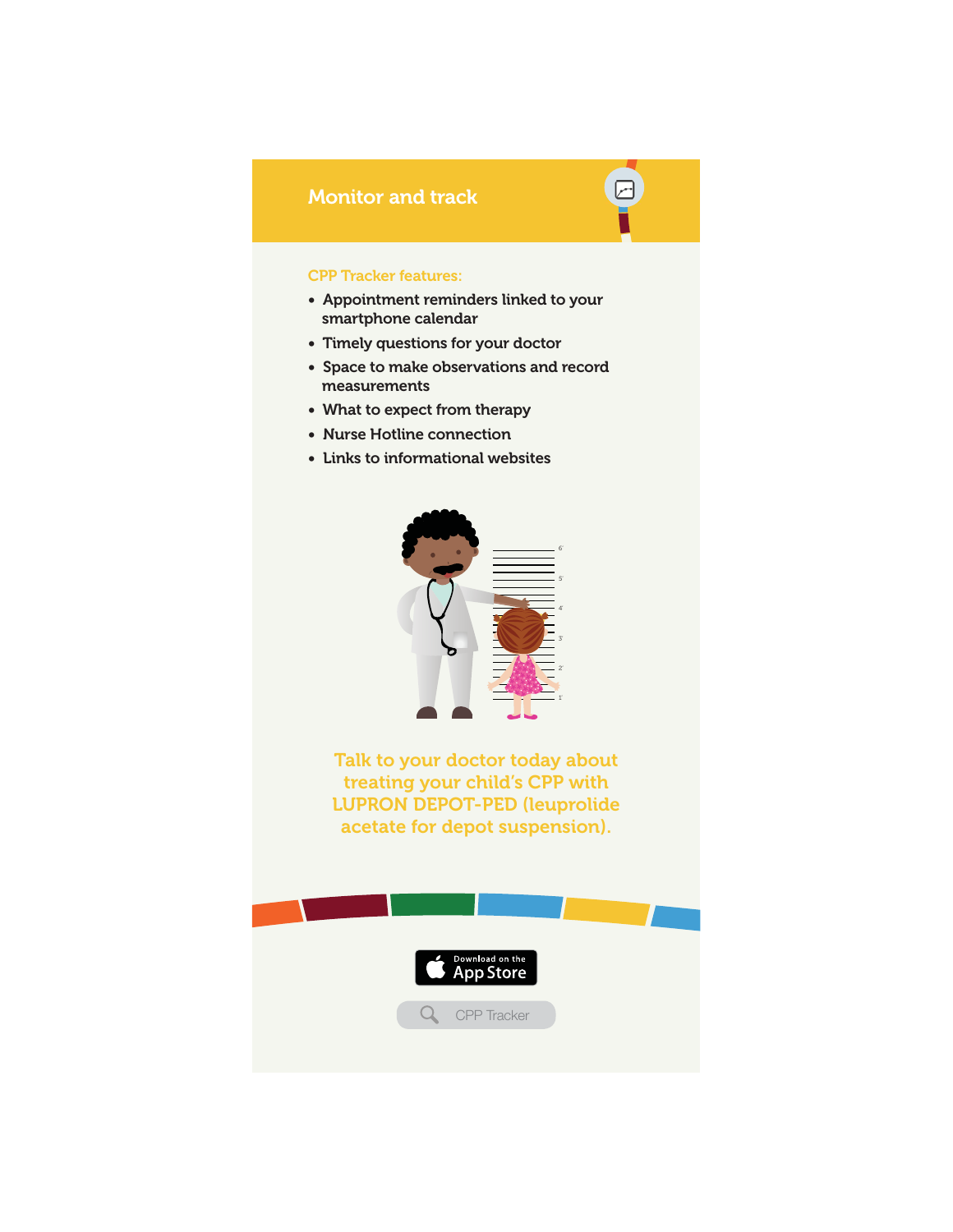#### Get instant savings

With LUPRON DEPOT-PED, you are not alone on your CPP journey. We are here to support you and your child every step of the way—answering your questions and offering guidance. We may also be able to help you save money on every prescription.



#### LUPRON DEPOT-PED Instant Savings Card

#### Save up to \$2,000 per year on your prescription for any LUPRON DEPOT-PED formulation.

- For 1-Month (monthly) dosing: Save up to \$150 off each prescription after \$10 co-pay expense\*
- For 3-Month dosing: Save up to \$1,000 off each prescription after \$10 co-pay expense\*

\*For full details and eligibility requirements, please visit

www.lupronped.com/support-savings/savings

For more information visit www.lupronped.com



Please see Use and Important Safety Information on front cover. Please see accompanying full Prescribing Information.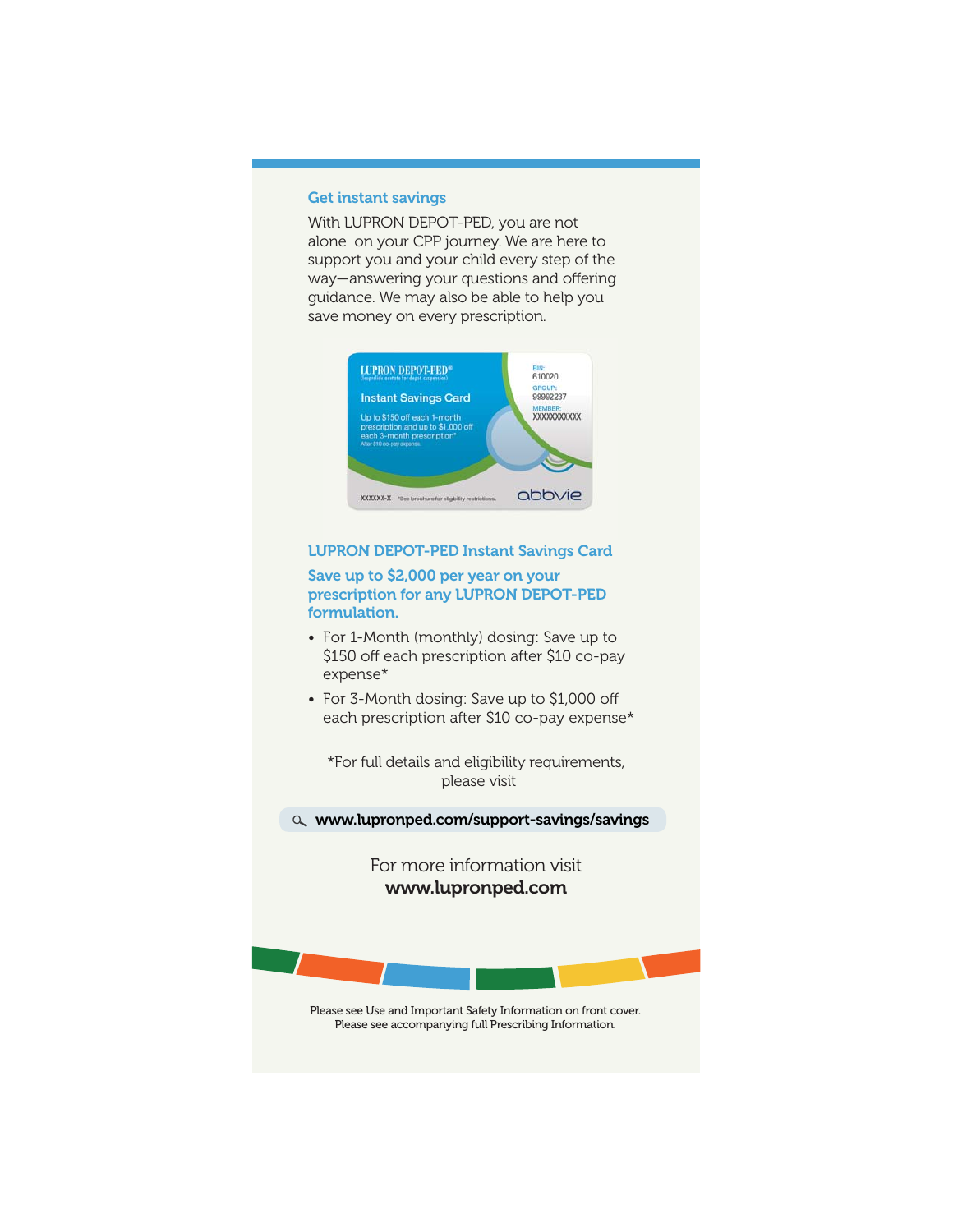## Support PLUS



#### Complimentary live nurse support

Connect to our certified nurses who can answer your questions about CPP and treatment while your child is on therapy with LUPRON DEPOT-PED.



## 1-855-LUPRON-P (1-855-587-7667)

Monday-Saturday 10am-7pm CST

#### Can't afford your medicine?

We can help. If you don't have prescription drug coverage and cannot afford your medication, the Partnership for Prescription Assistance can help qualified patients get the medicine they need. Many will get their medications free or nearly free. Visit www.pparx.org for assistance.

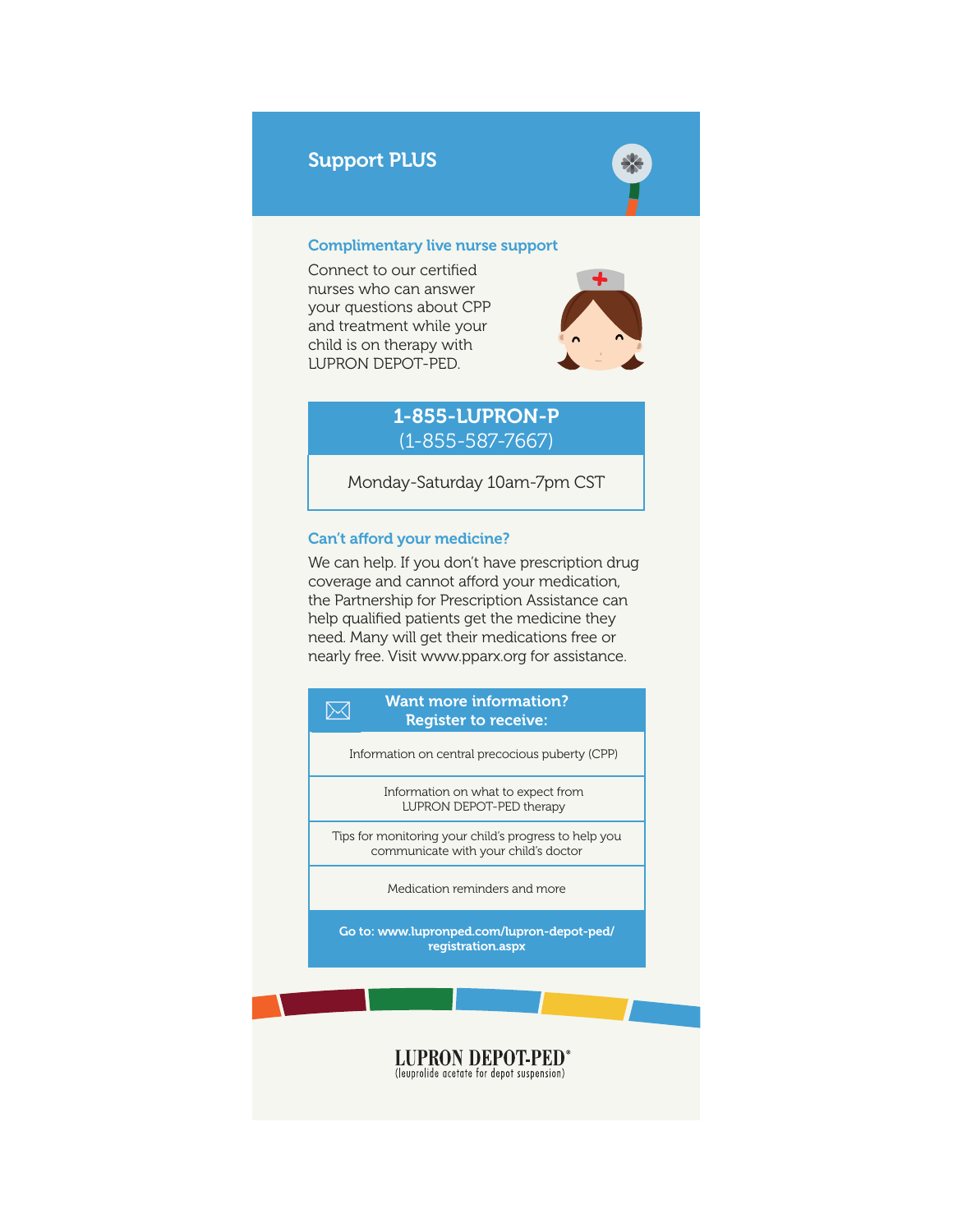#### **LUPRON DEPOT-PED<sup>®</sup>** (leuprolide acetate for depot suspension)

7.5 mg, 11.25 mg, 15 mg for 1-month 11.25 mg and 30 mg for 3-month

#### Use for LUPRON DEPOT-PED®

#### (leuprolide acetate for depot suspension)

LUPRON DEPOT-PED 7.5 mg, 11.25 mg, and 15 mg for 1-month and 11.25 mg and 30 mg for 3-month administration are prescribed for the treatment of children with central precocious puberty (CPP). LUPRON DEPOT-PED is not for children under 2 years of age.

Doctors may diagnose children with CPP when signs of sexual maturity begin to develop in girls under the age of 8 or boys under the age of 9. Your doctor should perform tests to rule out possible causes of early puberty that would require different treatment (e.g., tumors).

#### Important Safety Information for LUPRON DEPOT-PED

Your child should not receive any formulation of LUPRON DEPOT-PED if he/she has experienced any type of allergic reaction to LUPRON DEPOT-PED or any of its ingredients.

Your child should not receive LUPRON DEPOT-PED if she is or becomes pregnant. LUPRON DEPOT-PED can cause birth defects or loss of the baby. If your child becomes pregnant, call your doctor.

During the first few weeks of treatment, signs of puberty, such as vaginal bleeding, may occur. **Call your child's doctor if signs/** symptoms of puberty continue beyond the second month of treatment.

Some people taking gonadotropin-releasing hormone (GnRH) agonists like LUPRON DEPOT-PED have had new or worsened mental (psychiatric) problems. Mental (psychiatric) problems may include emotional symptoms such as crying, irritability, restlessness (impatience), anger, and acting aggressive. Call your child's doctor right away if your child has any new or worsened mental symptoms or problems while taking LUPRON DEPOT-PED.

Some people taking GnRH agonists like LUPRON DEPOT-PED have had seizures. The risk of seizures may be higher in people who have a history of seizures, epilepsy, brain or brain vessel (cerebrovascular)

problems or tumors, or in people who are taking a medicine that has been connected to seizures, such as bupropion or selective serotonin reuptake inhibitors (SSRIs). Seizures have also happened in people who have not had any of these problems. Call your child's doctor right away if your child has a seizure while taking LUPRON DEPOT-PED.

Before your child receives LUPRON DEPOT-PED, tell your doctor about:

- All of your child's medical conditions, including if they have any of the conditions listed above, or are breastfeeding or plan to breastfeed.
- All the medicines your child takes, including prescription and overthe-counter medicines, vitamins, and herbal supplements.

It is important that you keep your child's doctor appointments and follow the prescribed injection schedule. Your child may start having signs of puberty again if injections are missed. The doctor will do regular exams and blood tests to check for signs of puberty.

The most common side effects with LUPRON DEPOT-PED received **1 time each month** include: injection site reactions such as pain,<br>swelling, and abscess; weight gain; pain throughout the body; headache; acne or red, itchy rash and white scales (seborrhea); serious skin rash (erythema multiforme); mood changes; and swelling of the vagina (vaginitis), vaginal bleeding, and vaginal discharge. The most common side effects of LUPRON DEPOT-PED received every 3 months include: injection site pain, weight gain, headache, mood changes, and injection site swelling.

LUPRON DEPOT-PED must be administered under the supervision of a physician.

This is the most important information to know about LUPRON DEPOT-PED. For more information, talk to your child's doctor or healthcare provider.